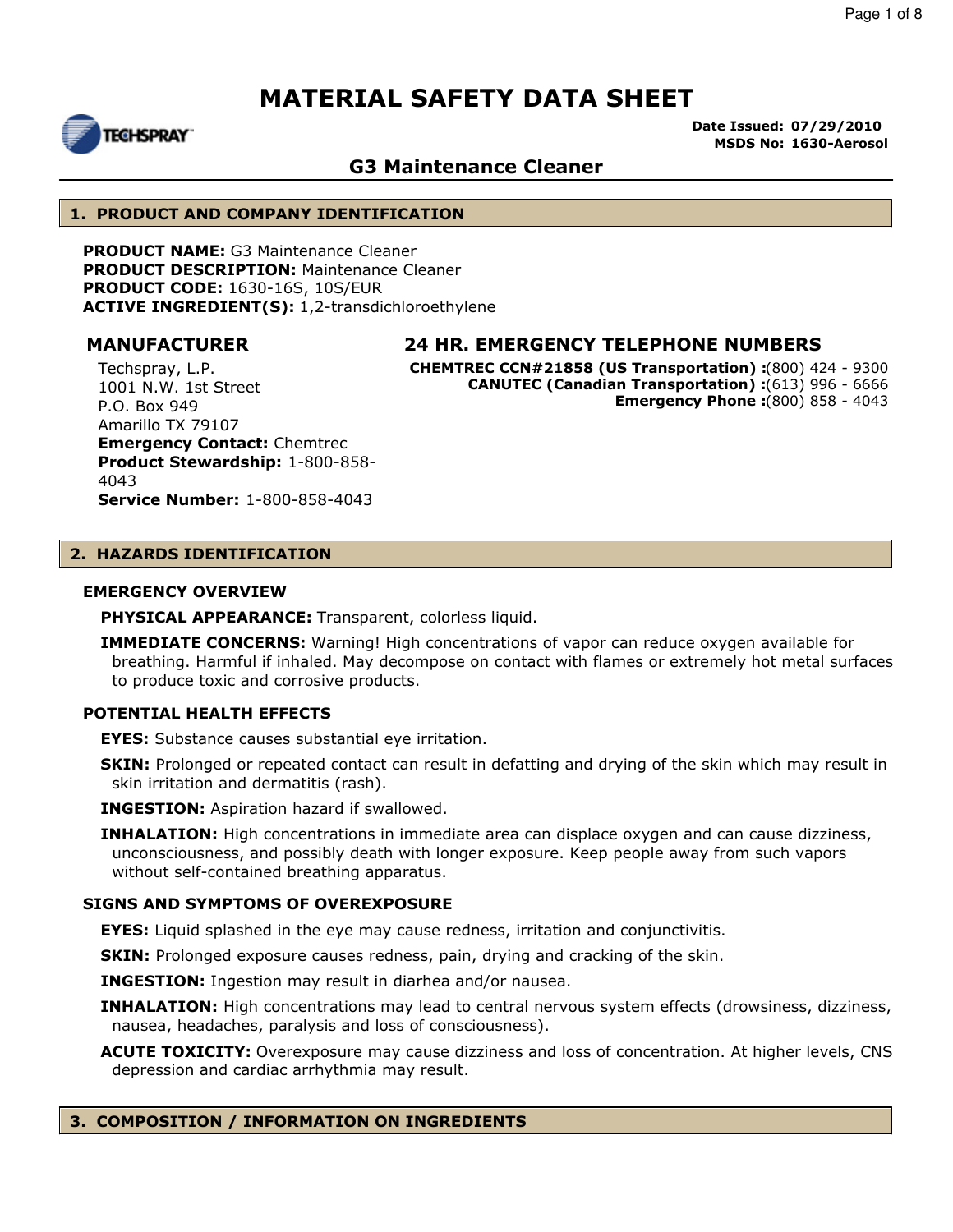**Date Issued: 07/29/2010 MSDS No: 1630-Aerosol**

# **G3 Maintenance Cleaner**

| <b>Chemical Name</b>                                | $Wt.$ %   | <b>CAS</b>          | <b>EINECS</b>        |
|-----------------------------------------------------|-----------|---------------------|----------------------|
| 1,1,1,2,2,3,4,5,5,5-decafluoropentane (HFC-4310mee) |           | 10 - 20 138495-42-8 |                      |
| 1,2-transdichloroethylene                           | $50 - 70$ |                     | 156-60-5   205-860-2 |
| Ethanol                                             | $1 - 5$   |                     | 64-17-5   200-578-6  |
| 1,1,1,2-Tetrafluoroethane                           | 15 - 25   |                     | 811-97-2 212-337-0   |
| Carbon dioxide                                      | $1 - 3$   | 124-38-9            |                      |

#### **4. FIRST AID MEASURES**

**EYES:** Immediately flush with plenty of water. After initial flushing, remove any contact lenses and continue flushing for at least 15 minutes. Have eyes examined and tested by medical personnel.

**SKIN:** Immediately flush skin with plenty of water. Remove clothing. Get medical attention immediately. Wash clothing separately before reuse.

**INGESTION:** If swallowed, gently wipe or rinse the inside of the mouth with water. DO NOT induce vomiting. Sips of water may be given if person is fully conscious. Never give anything by mouth to an unconscious or convulsing person. Immediately contact a poison control center, emergency room or physician as further treatment may be necessary.

**INHALATION:** Remove to fresh air. If not breathing, give artificial respiration or give oxygen by trained personnel. Seek immediate medical attention.

#### **5. FIRE FIGHTING MEASURES**

**FLASHPOINT AND METHOD:** None to boiling point --- TAG CC

**FLAMMABLE LIMITS:** 4.6 to 12.8 **Notes:** Volume % in air per ASTM E681.

- **EXTINGUISHING MEDIA:** Use alcohol foam, carbon dioxide, or water spray when fighting fires involving this material.
- **FIRE FIGHTING PROCEDURES:** Use water spray to keep fire-exposed containers cool and to knock down vapors which may result from product decomposition.
- **FIRE FIGHTING EQUIPMENT:** As in any fire, wear self-contained breathing apparatus pressuredemand, (MSHA/NIOSH approved or equivalent) and full protective gear.
- **HAZARDOUS DECOMPOSITION PRODUCTS:** Decomposition products are hazardous. This compound can be decomposed by high temperatures (open flames, glowing metal surfaces, etc.) forming hydrochloric and hydrofluoric acids - possibly carbonyl halides.
- **COMMENTS:** Although this product exhibits no flash point, it does have vapor flammability limits in air. Due to fractional evaporation, pooled material may concentrate to an enriched solution of flammable liquids. Care should be taken to avoid this condition.

#### **6. ACCIDENTAL RELEASE MEASURES**

**SMALL SPILL:** Contain spill with dike to prevent entry into sewers.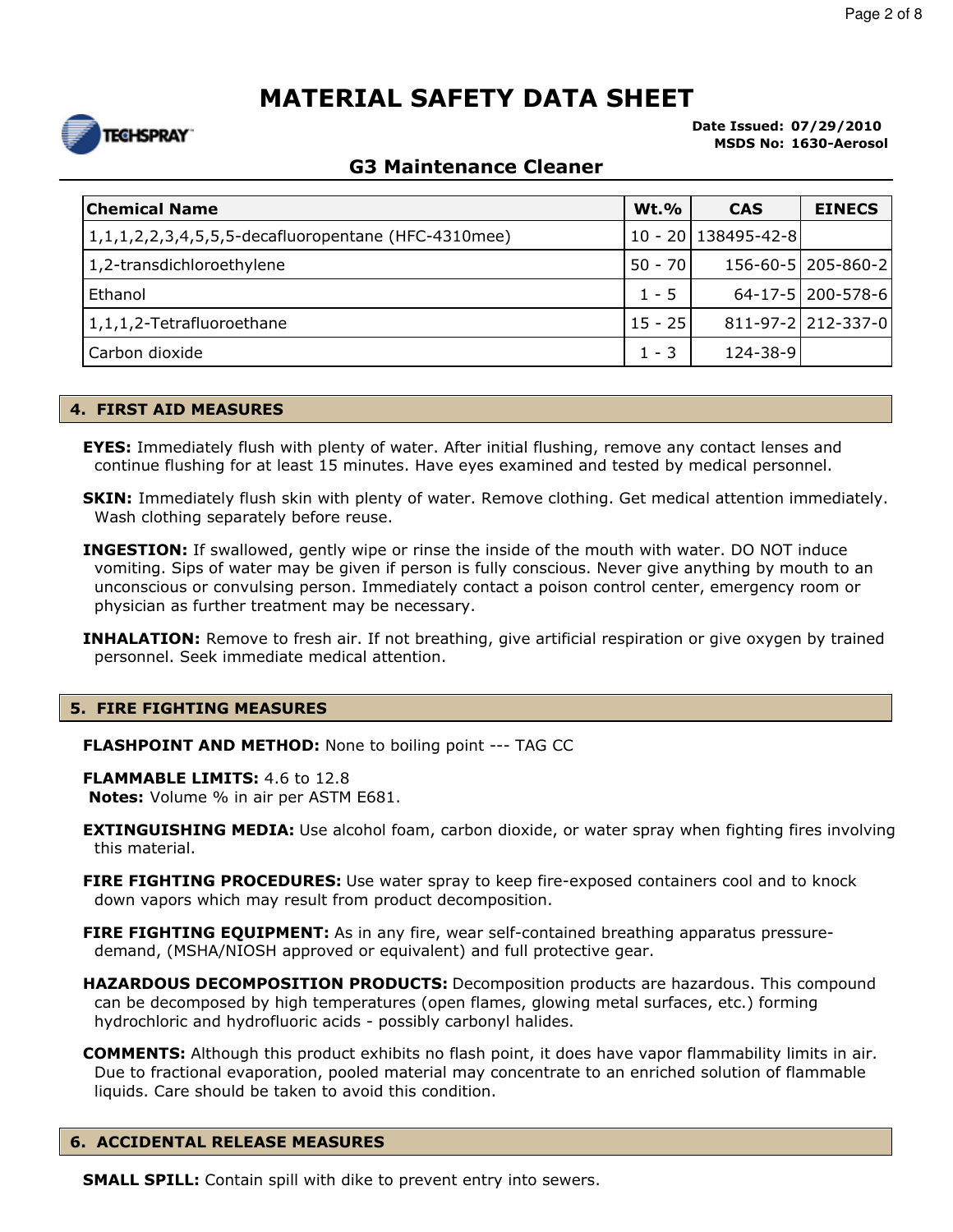

#### **Date Issued: 07/29/2010 MSDS No: 1630-Aerosol**

### **G3 Maintenance Cleaner**

**LARGE SPILL:** If this material is released into a work area, evacuate the area immediately.

**GENERAL PROCEDURES:** Dike area to contain spill. Take precautions as necessary to prevent contamination of ground and surface waters. Recover spilled material on adsorbent, such as sawdust or vermiculite, and sweep into closed containers for disposal. After all visible traces, including vapors, have been removed thoroughly wet vacuum the area. Do not flush to sewer. If area of spill is porous, remove as much contaminated earth, gravel, etc. as necessary and place in closed containers for disposal.

**SPECIAL PROTECTIVE EQUIPMENT:** Only personnel equipped with proper respiratory and skin/eye protection should be permitted in area. See Section 8 for details.

#### **7. HANDLING AND STORAGE**

**HANDLING:** Use with adequate ventilation.

**STORAGE:** Store away from heat.

**ELECTROSTATIC ACCUMULATION HAZARD:** Static electricity will accumulate and may ignite vapors. Prevent a possible fire hazard by bonding and grounding or use an inert gas purge.

#### **8. EXPOSURE CONTROLS / PERSONAL PROTECTION**

#### **EXPOSURE GUIDELINES**

| OSHA HAZARDOUS COMPONENTS (29 CFR1910.1200)                     |             |                                                           |                    |             |                    |                  |                   |
|-----------------------------------------------------------------|-------------|-----------------------------------------------------------|--------------------|-------------|--------------------|------------------|-------------------|
|                                                                 |             | <b>EXPOSURE LIMITS</b>                                    |                    |             |                    |                  |                   |
|                                                                 |             | <b>OSHA PEL</b><br><b>ACGIH TLV</b><br><b>SupplierOEL</b> |                    |             |                    |                  |                   |
| <b>Chemical Name</b>                                            |             | ppm                                                       | mg/m <sup>3</sup>  | ppm         | mg/m <sup>3</sup>  | ppm              | mg/m <sup>3</sup> |
| 1, 1, 1, 2, 2, 3, 4, 5, 5, 5-decafluoropentane<br>(HFC-4310mee) | <b>TWA</b>  | <b>NE</b>                                                 |                    | <b>NE</b>   |                    | 200<br>ppm       |                   |
|                                                                 | <b>STEL</b> | <b>NE</b>                                                 |                    | <b>NE</b>   |                    | <b>NE</b>        |                   |
| 1,2-transdichloroethylene                                       | <b>TWA</b>  | $NE$ $[1]$                                                | $[1]$              | 200<br>ppm  |                    | NE               |                   |
|                                                                 | <b>STEL</b> | <b>NE</b>                                                 |                    | 200<br>ppm  |                    |                  |                   |
| Ethanol                                                         | <b>TWA</b>  | 1000<br>ppm                                               | 1900<br>mg/m3      | 1000<br>ppm | 1880<br>mg/m3      | NL               | <b>NL</b>         |
|                                                                 | <b>STEL</b> | NL ppm                                                    | <b>NL</b><br>mg/m3 | NL ppm      | <b>NL</b><br>mg/m3 | NL               | <b>NL</b>         |
| 1,1,1,2-Tetrafluoroethane                                       | <b>TWA</b>  | <b>NE</b>                                                 |                    | ΝE          |                    | 1,000<br>ppm [2] | $[2]$             |
| <b>OSHA TABLE COMMENTS:</b>                                     |             |                                                           |                    |             |                    |                  |                   |

**1**. NOT ESTABLISHED

**2**. \* (AEL)=Acceptable Exposure Limit as established by the manufacture

**ENGINEERING CONTROLS:** Use process enclosures, local exhaust ventilation, or other engineering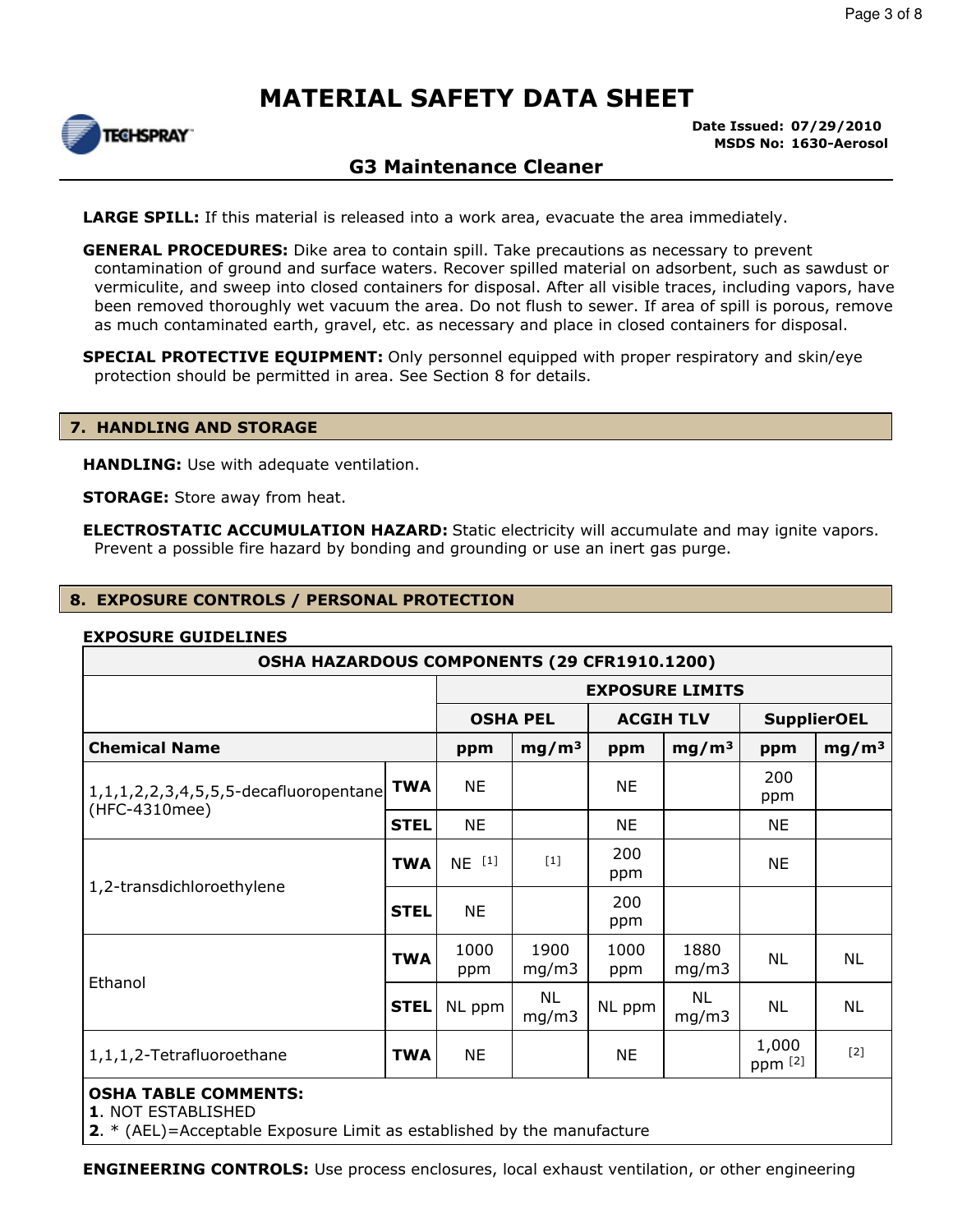

**Date Issued: 07/29/2010 MSDS No: 1630-Aerosol**

## **G3 Maintenance Cleaner**

controls to control airborne levels below recommended exposure limits.

#### **PERSONAL PROTECTIVE EQUIPMENT**

**EYES AND FACE:** For normal conditions, wear safety glasses. Where there is reasonable probability of liquid contact, wear splash-proof goggles.

**SKIN:** The glove(s) listed below may provide protection against permeation. Gloves of other chemically resistant materials may not provide adequate protection. Viton, Solvex, Butyl, Buna, Neoprene.

**RESPIRATORY:** A respiratory protection program that meets OSHA 1910.134 and ANSI Z88.2 requirements must be followed whenever workplace conditions warrant a respirator's use.

**WORK HYGIENIC PRACTICES:** Avoid contact with eyes. Avoid fume inhalation. Limit skin contact.

**OTHER USE PRECAUTIONS:** Emergency shower and eyewash facility should be in close proximity.

#### **9. PHYSICAL AND CHEMICAL PROPERTIES**

| <b>Chemical Name</b>          | Flash<br>Point<br>(°C) | <b>Boiling</b><br><b>Point</b><br>'°C) | Freezing<br><b>Point</b><br>(°C) | Solubility in Specific<br><b>Water</b> | Gravity |
|-------------------------------|------------------------|----------------------------------------|----------------------------------|----------------------------------------|---------|
| 1,2-transdichloroethylene     | 36                     | 48                                     | -50                              | slight                                 | 1.257   |
| $ 1,1,1,2$ -Tetrafluoroethane |                        | $-26.4$                                | $-101$                           | NEGLIGIBLE                             | 1.21    |

#### **PHYSICAL STATE:** Liquid

**ODOR:** Faint ethereal odor

**APPEARANCE:** Clear, Colorless liquid

**pH:** Not Applicable

**PERCENT VOLATILE:** 100

**VAPOR PRESSURE:** 144.85 mmHg@20C (VOC Composite Vapor Pressure)

**VAPOR DENSITY:** > 1 (Air=1)

**BOILING POINT:** 39°C (102.2°F) **Notes:** Initial boiling point

**FREEZING POINT:** Not Applicable

**MELTING POINT:** Not Applicable

#### **FLASHPOINT AND METHOD:** None to boiling point --- TAG CC

#### **EVAPORATION RATE:** < 1 (TCE=1)

**DENSITY:** 1.22 at 25°C

**VISCOSITY:** Not Applicable

**(VOC):** 63.760 % by weight (EPA) **Notes:** 75% weight VOC (CARB)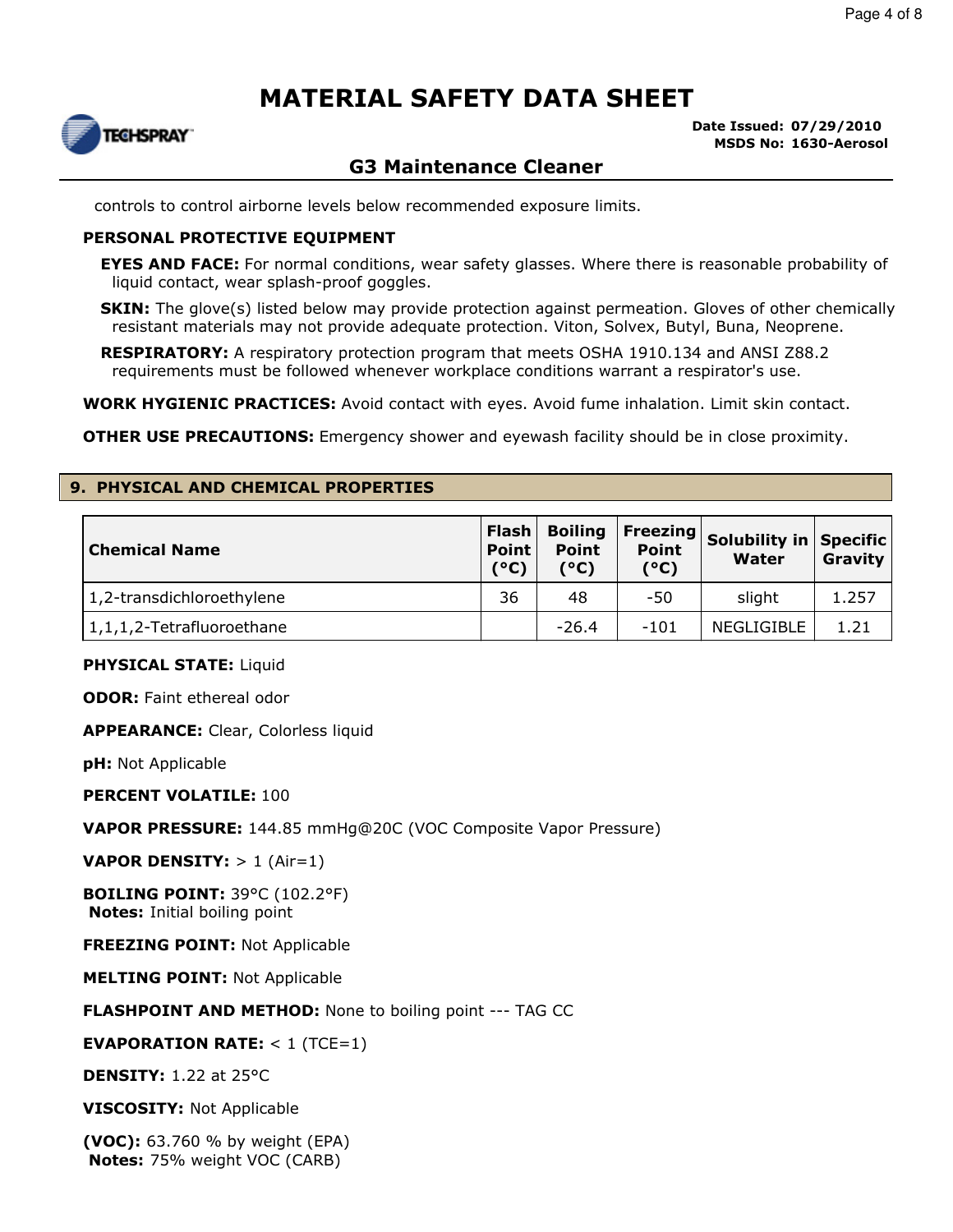

**Date Issued: 07/29/2010 MSDS No: 1630-Aerosol**

### **G3 Maintenance Cleaner**

#### **10. STABILITY AND REACTIVITY**

**STABILITY:** Stable.

**POLYMERIZATION:** Will not occur.

**CONDITIONS TO AVOID:** Stable. However, may decompose if heated.

**HAZARDOUS DECOMPOSITION PRODUCTS:** Whem exposed to high temperatures or flames this product may form hydrochloric and hydrofluoric acids - possibly carbonyl halides.

**INCOMPATIBLE MATERIALS:** Oxidizing agents, alkalies and bases.

#### **11. TOXICOLOGICAL INFORMATION**

#### **ACUTE**

| <b>Chemical Name</b>      | <b>DERMAL</b><br>$LD_{50}$<br>(rabbit) | <b>INHALATION</b><br>$LC_{50}$ (rat) |
|---------------------------|----------------------------------------|--------------------------------------|
| 1,2-transdichloroethylene | > 5000<br>mg/kg                        | 24100 ppm                            |
| 1,1,1,2-Tetrafluoroethane |                                        | $> 500000$ ppm                       |

**EYES:** Moderately to severely irritating

**DERMAL LD50:** Mildly to moderately irritating.

**ORAL LD<sub>50</sub>:** Slight to very low toxicity.

**INHALATION LC50:** Slight to very low toxicity.

#### **CARCINOGENICITY**

| <b>Chemical Name</b>                                | <b>NTP</b>    | <b>IARC</b>   | <b>OSHA</b>   |
|-----------------------------------------------------|---------------|---------------|---------------|
|                                                     | <b>Status</b> | <b>Status</b> | <b>Status</b> |
| 1,1,1,2,2,3,4,5,5,5-decafluoropentane (HFC-4310mee) | <b>NOT</b>    | <b>NOT</b>    | <b>NOT</b>    |
|                                                     | <b>LISTED</b> | <b>LISTED</b> | LISTED        |
| 1,2-transdichloroethylene                           | <b>NOT</b>    | <b>NOT</b>    | <b>NOT</b>    |
|                                                     | <b>LISTED</b> | <b>LISTED</b> | <b>LISTED</b> |
| Ethanol                                             | <b>NOT</b>    | <b>NOT</b>    | <b>NOT</b>    |
|                                                     | <b>LISTED</b> | <b>LISTED</b> | <b>LISTED</b> |
| 1,1,1,2-Tetrafluoroethane                           | NOT           | <b>NOT</b>    | <b>NOT</b>    |
|                                                     | <b>LISTED</b> | <b>LISTED</b> | LISTED        |

**IARC:** NOT listed **NTP:** NOT listed **OSHA:** NOT listed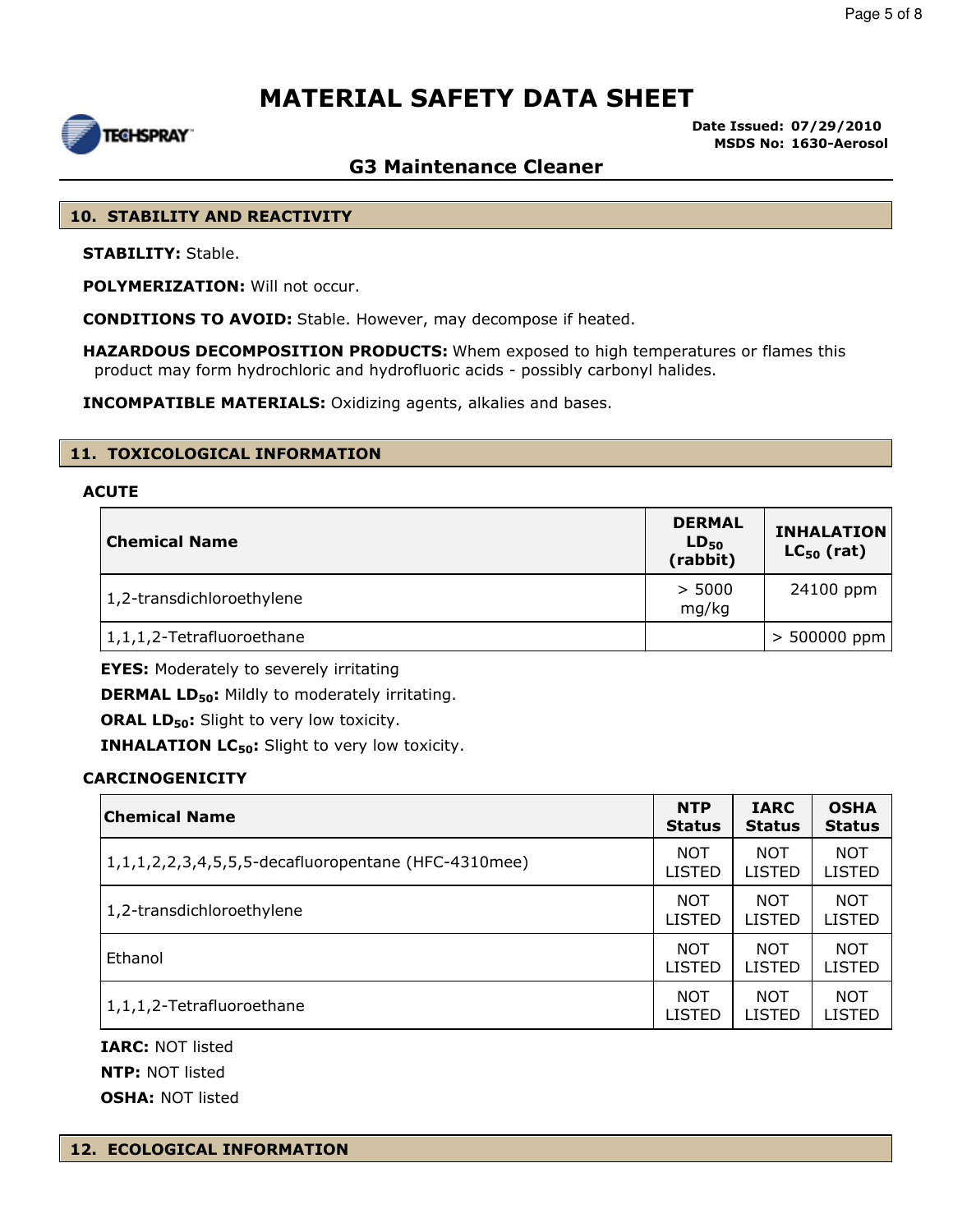

#### **Date Issued: 07/29/2010 MSDS No: 1630-Aerosol**

## **G3 Maintenance Cleaner**

**ENVIRONMENTAL DATA:** There is limited information available on the environmental fate and effects of this material. The primary environmental concern for release is the impact on aquatic and terrestrial species. Due care should be taken to avoid the accidental release of this material into the environment.

#### **13. DISPOSAL CONSIDERATIONS**

**FOR LARGE SPILLS:** Contaminated sawdust, vermiculite, or porous surfaces must be disposed of in a permitted hazardous waste management facility. Recovered liquids may be reprocessed or incinerated or must be treated in a permitted hazardous waste management facility.

**GENERAL COMMENTS:** Dispose of in a manner consistent with federal, state, and local regulations.

#### **14. TRANSPORT INFORMATION**

#### **DOT (DEPARTMENT OF TRANSPORTATION)**

**PROPER SHIPPING NAME:** CONSUMER COMMODITY ORM-D

**PRIMARY HAZARD CLASS/DIVISION: No classification** 

**UN/NA NUMBER:** N/A

**PACKING GROUP:** N/A

#### **AIR (ICAO/IATA)**

**SHIPPING NAME:** CONSUMER COMMODITY ID8000

**UN/NA NUMBER:** ID8000

**PRIMARY HAZARD CLASS/DIVISION:** 9

**PACKING GROUP:** N/A

**VESSEL (IMO/IMDG)**

**SHIPPING NAME:** AEROSOLS IN LIMITED QUANTITIES OF CLASS 2

**UN/NA NUMBER:** 1950

**PRIMARY HAZARD CLASS/DIVISION:** 2.2

**PACKING GROUP:** N/A

### **15. REGULATORY INFORMATION**

#### **UNITED STATES**

#### **SARA TITLE III (SUPERFUND AMENDMENTS AND REAUTHORIZATION ACT)**

**311/312 HAZARD CATEGORIES:** IMMEDIATE / DELAYED

**PRESSURE GENERATING:** Yes **ACUTE:** Yes **CHRONIC:** Yes

**TITLE III NOTES:** Not listed as an Extremely Hazardous Substance.

### **CERCLA (COMPREHENSIVE RESPONSE, COMPENSATION, AND LIABILITY ACT)**

**CERCLA REGULATORY:** Releases to air, land, or water which exceed the RQ must be reported to the National Response Center [(800)424-8802] and to your Local Emergency Planning Committee.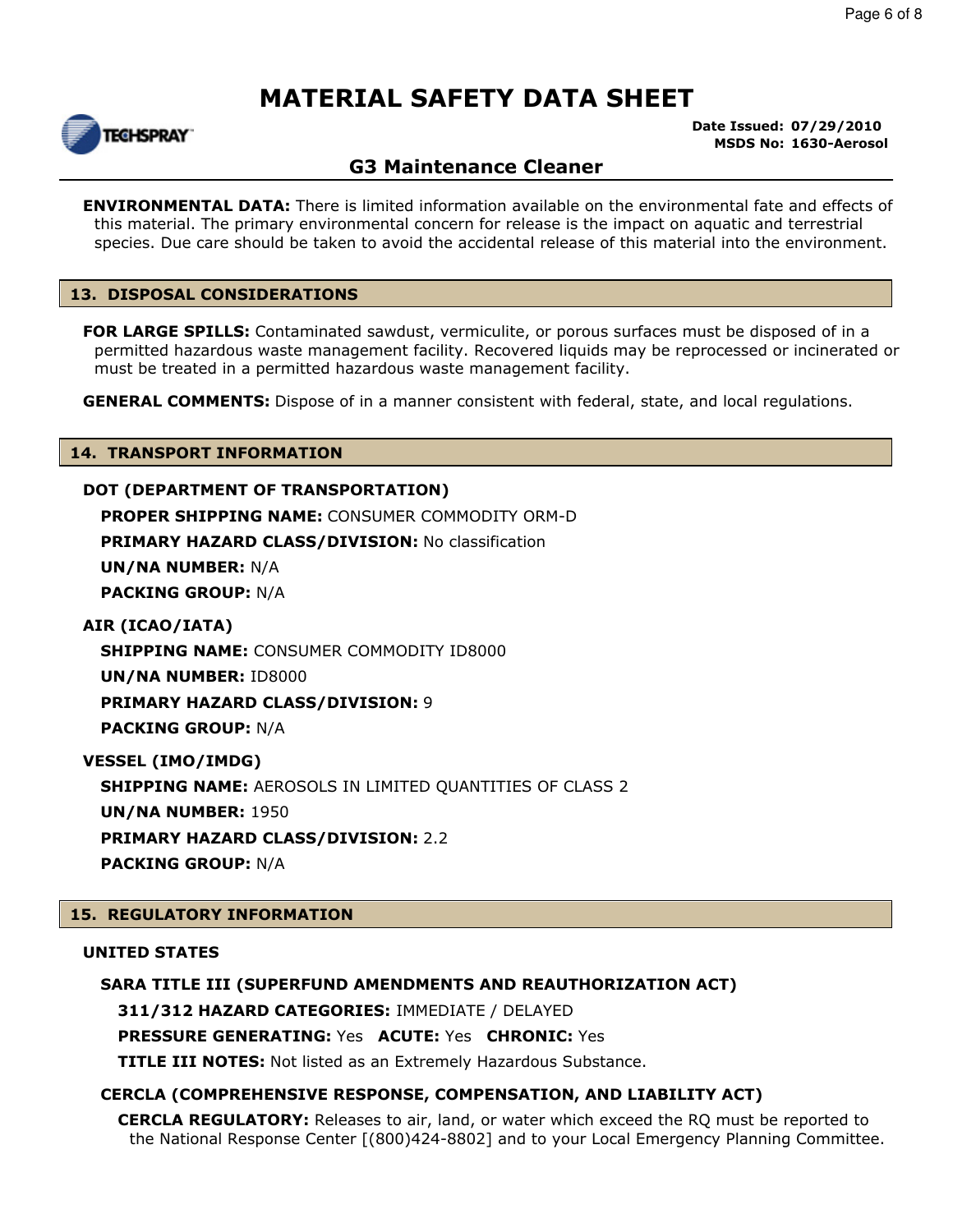

**Date Issued: 07/29/2010 MSDS No: 1630-Aerosol**

### **G3 Maintenance Cleaner**

| <b>Chemical Name</b>      | <b>Wt.%</b> | <b>CERCLA</b><br><b>RO</b> |
|---------------------------|-------------|----------------------------|
| 1,2-transdichloroethylene |             | 50 - 70   1000 lbs.        |

**CERCLA RQ:** Trans-1,2-dichloroethylene is listed in Table 302.4 of 40 CFR Part 302 as a hazardous substance. Reportable Quantity =  $1,000$  lbs.

#### **TSCA (TOXIC SUBSTANCE CONTROL ACT)**

| <b>Chemical Name</b>          | <b>CAS</b> |
|-------------------------------|------------|
| 1,2-transdichloroethylene     | 156-60-5   |
| Ethanol                       | 64-17-5    |
| $ 1,1,1,2$ -Tetrafluoroethane | 811-97-2   |

**TSCA REGULATORY:** All chemicals in this product are listed on the TSCA Inventory.

#### **CLEAN AIR ACT**

| <b>Chemical Name</b>              | <b>Wt.%</b> | <b>CAS</b>         |
|-----------------------------------|-------------|--------------------|
| $\vert$ 1,1,1,2-Tetrafluoroethane |             | 15 - 25   811-97-2 |

#### **OCCUPATIONAL SAFETY AND HEALTH ADMINISTRATION (OSHA)**

**29 CFR1910.119---PROCESS SAFETY MANAGEMENT OF HIGHLY HAZARDOUS**

**CHEMICALS:** None of the chemicals in this product are considered highly hazardous by OSHA.

**CALIFORNIA PROPOSITION 65:** This product does not contain any chemicals known to the State of California to cause cancer.

**OSHA HAZARD COMM. RULE:** Contents of this MSDS comply with the OSHA Hazard Communication Standard 29 CFR 1910.1200.

#### **CANADA**

**WHMIS CLASS:** Class A, Class D2B.

#### **16. OTHER INFORMATION**

**APPROVED BY:** Pierce A. Pillon **TITLE:** Chemist

**REVISION SUMMARY:** New MSDS







**MANUFACTURER SUPPLEMENTAL NOTES:** The use of this product for cleaning is subject to U.S.